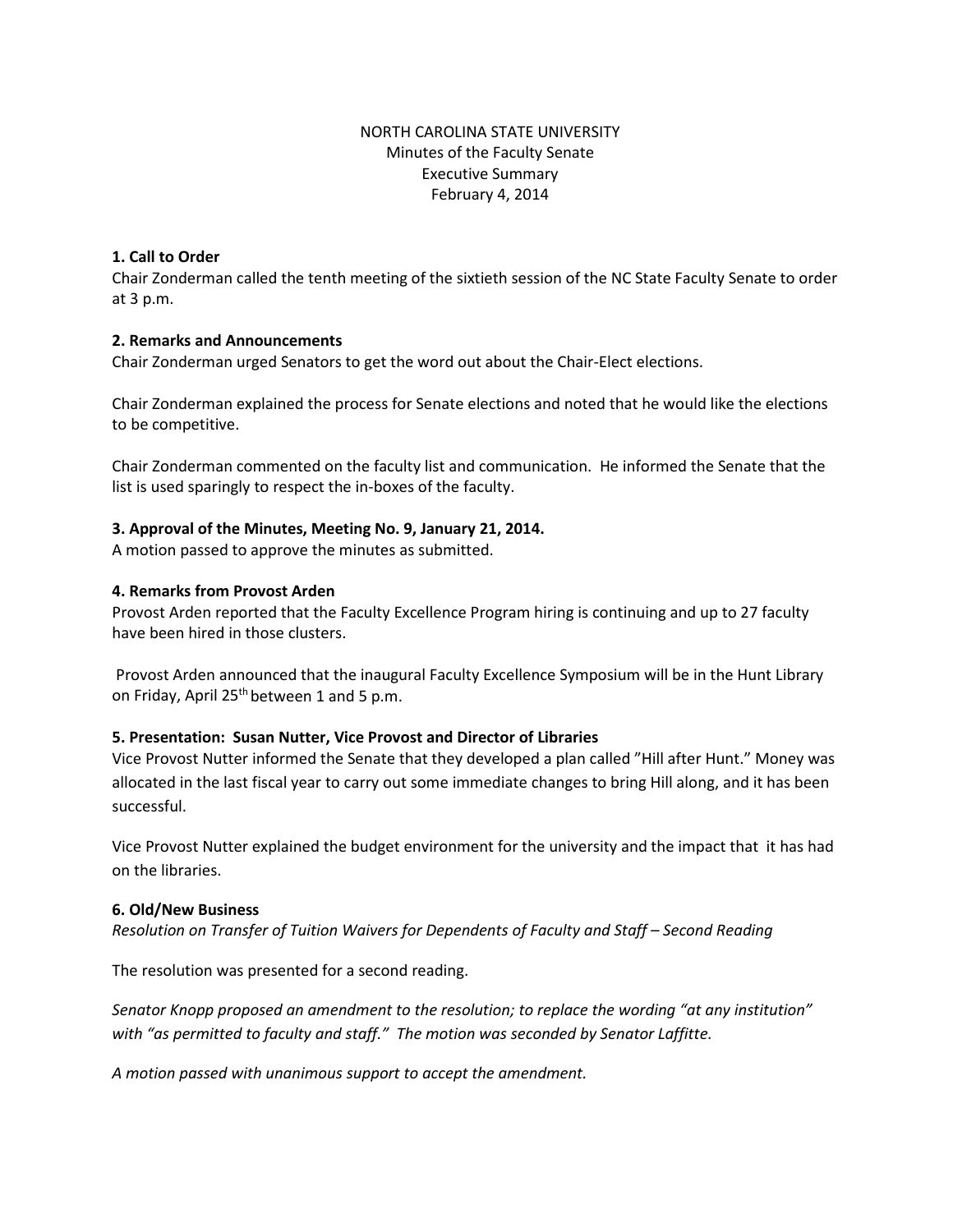*The amended resolution passed with a unanimous vote.* 

# **7. Adjourn**

A motion passed to adjourn the meeting at 4:20 p.m.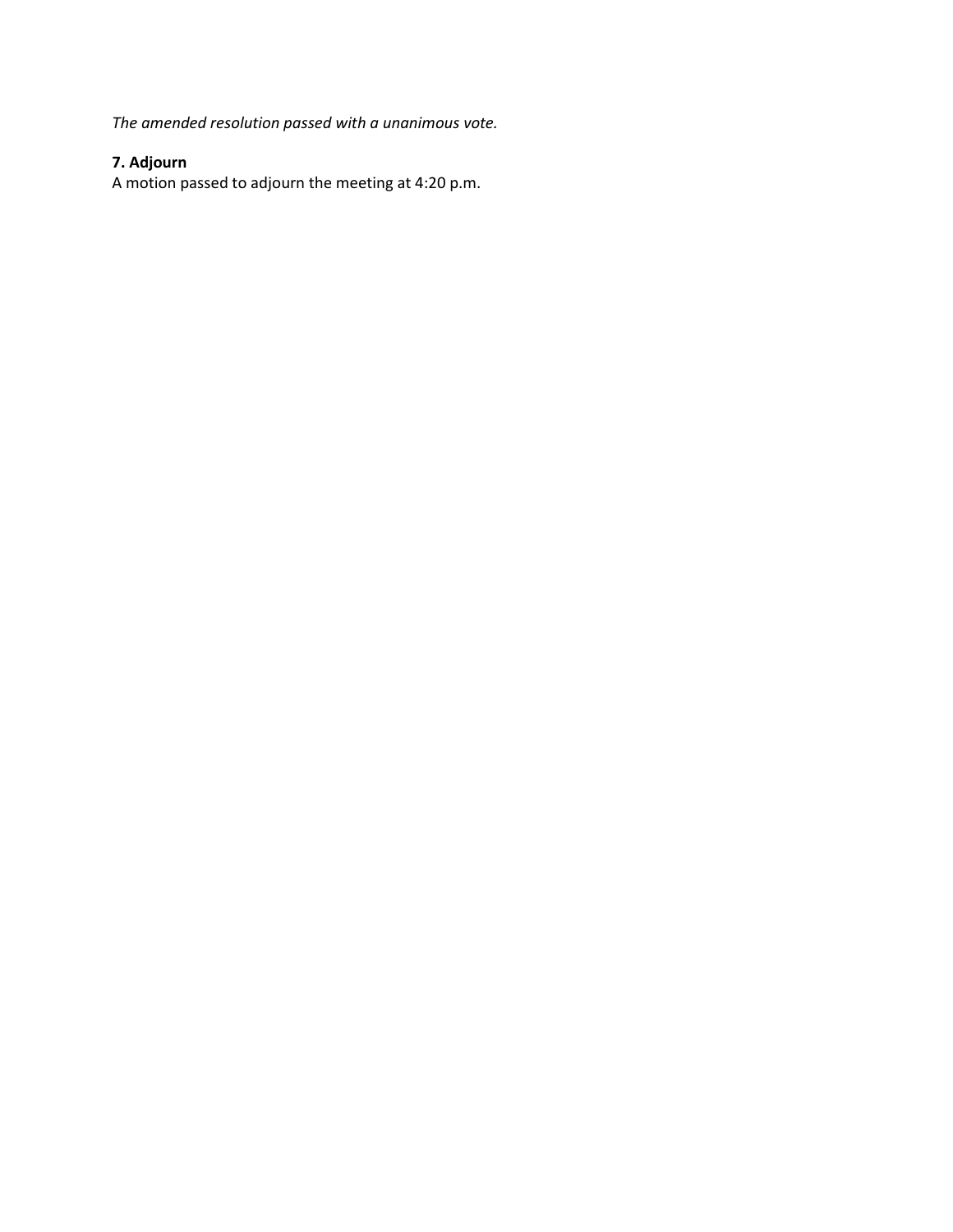## NORTH CAROLINA STATE UNIVERSITY Minutes of the Faculty Senate

## Regular Meeting No. 10 of the 60<sup>th</sup> Session: Faculty Senate Chamber February 4, 2014

**Present:** Chair Zonderman, Immediate Past Chair Kellner, Secretary Daley, Provost Arden; Parliamentarian Weiner; Senators Aday, Bernhard, Bird, Bradley, Devetsikiotis, Fleisher, Funkhouser, Heitmann, Holden, Knopp, Knowles, Laffitte, J. Moore, M. Moore, Penrose, Rucker, Tyler, Williams

**Excused:** Senators Ade, Aspnes, Bartlett, Bourham, Lunardi, Morgado, Nfah-Abbenyi, Sztajn

**Absent:** Senators Allaire, Baumer, Borden, Edwards, Fuentes, Krause, Lucia, Marks, Spontak

G**uests:** Susan Nutter, Vice Provost and Director of Libraries; Chris Tonelli, Assistant to Director/Libraries; David Goldsmith, Associate Director, Material Management, Libraries; Marc Hoit, OIT; Mike Mullen, DASA; Betsy Brown, Provost's Office

#### **1. Call to Order**

Chair Zonderman called the tenth meeting of the sixtieth session of the NC State Faculty Senate to order at 3 p.m.

#### **2. Remarks and Announcements**

Chair Zonderman urged Senators to get the word out about the Chair-Elect elections.

Chair Zonderman explained the process for Senate elections and noted that he would like the elections to be competitive.

Chair Zonderman commented on the faculty list and communications. He informed the Senate that the list is used sparingly to respect the in-boxes of the faculty.

## **3. Approval of the Minutes, Meeting No. 9, January 21, 2014**

The minutes were approved as submitted.

## **4. Remarks and Q/A Provost**

Provost Arden reported that the Faculty Excellence Program hiring is continuing and up to 27 faculty have been hired in those clusters.

Provost Arden announced that the inaugural Faculty Excellence Symposium will be in the Hunt Library on Friday, April 25<sup>th</sup> between 1 and 5 p.m. There will be a keynote speaker and presentations by many of the Faculty Excellence hires or their cluster coordinator.

#### **Questions and Comments**

#### *Secretary Daley asked if there will be another round of cluster hires formally announced.*

Provost Arden responded that they were going to originally start the next round this fall, but because of budgetary limitations they have decided to put it off for another year. There will be calls for additional clusters during the 2014-2015 year with searches and hiring occurring during the 2015-2016 year.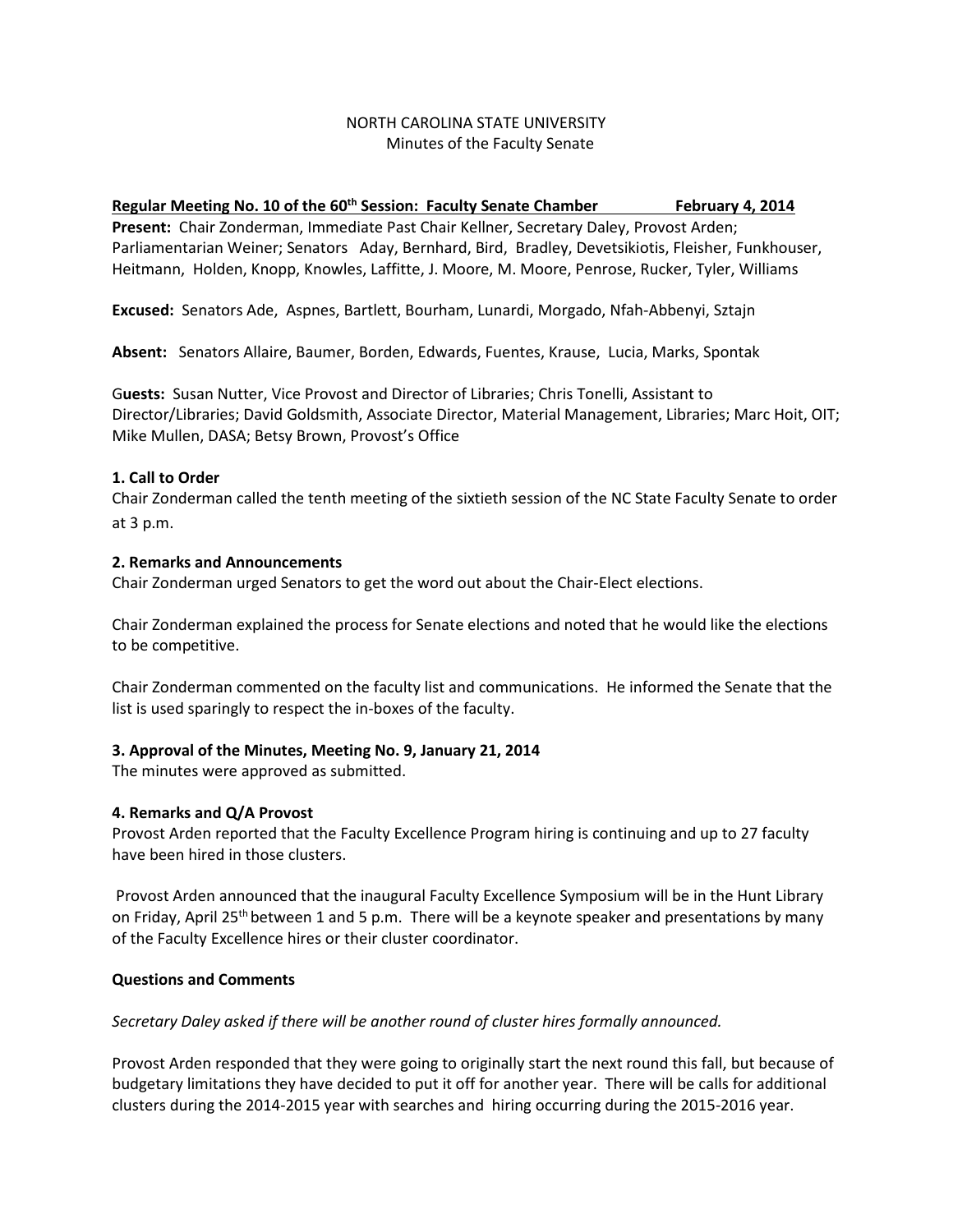Provost Arden stated that the state budget director has written to General Administration asking the university to at least plan for an additional 2% reduction above what is in the second year of the biennium. He will be paying close attention to this.

*Past Chair Kellner asked the Provost to explain what the Chancellors of the system* would like to see the Board of Governors do in terms of the state support versus tuition and fees.

Provost Arden stated that there are two overriding events . The first is that North Carolina is one of two states that have this relationship between appropriation and tuition. The second item on the tuition side would be to have the authority for tuition to come down to the level of the Board of Governors, because that's the way it is in most public universities.

## *Chair Zonderman asked the Provost to update the Senate on where we are in the strategic resource reallocation process?*

Provost Arden stated that there are a couple of processes taking place and one is a budget realignment taskforce that began a couple of years ago, led by Ginger Burks from Vice Chancellor Leffler's office, and it asks the fundamental question --, is our base budget distributed appropriately across the university into new increases or decreases that come our way or is it still allocated by the same methodology?

Provost Arden stated that an interrelated process that has been going on since early in the fall, cochaired by Duane Larick and Ginger Burk from the Business and Finance office, raises a slightly different question --- whether or not there are any significant opportunities to identify resources within the university that we could redirect to our highest strategic priorities? It turns out that the two overlap in many areas. For example, asking the question regarding resources that come to the university through on campus enrollment credit hour generation and resources that come to the university through distance education credit generation --, why are they handled differently and can they be handled in a similar and uniformed manner? Another example relates to a fundamental question about how to handle new resources and how to identify resources.

## **5. Presentation: Susan Nutter, Vice Provost and Director of Libraries**

Vice Provost Nutter informed the Senate that a number of years ago they developed a plan called" Hill after Hunt." Money was allocated in the last fiscal year to carry out some immediate changes to bring Hill along, and they have succeeded.

Vice Provost Nutter also explained the budget environment for the university and the choices the libraries have had to make.

## *Hill to Hunt Plan*

Vice Provost Nutter stated that the first thing they did after moving into Hunt was to consolidate all of the staff into one location, which freed up public space for faculty and students. They have created four new major spaces, which include a visualization studio, Maker-space work shop (in the planning and design stage), the new graduate student commons has opened and a new faculty commons that will open after July  $1<sup>t</sup>$ . The visualization studio will open March 1, and it was done jointly with Chapel Hill as a way to reduce cost. This is similar to the teaching and visualization space in Hunt, but in a junior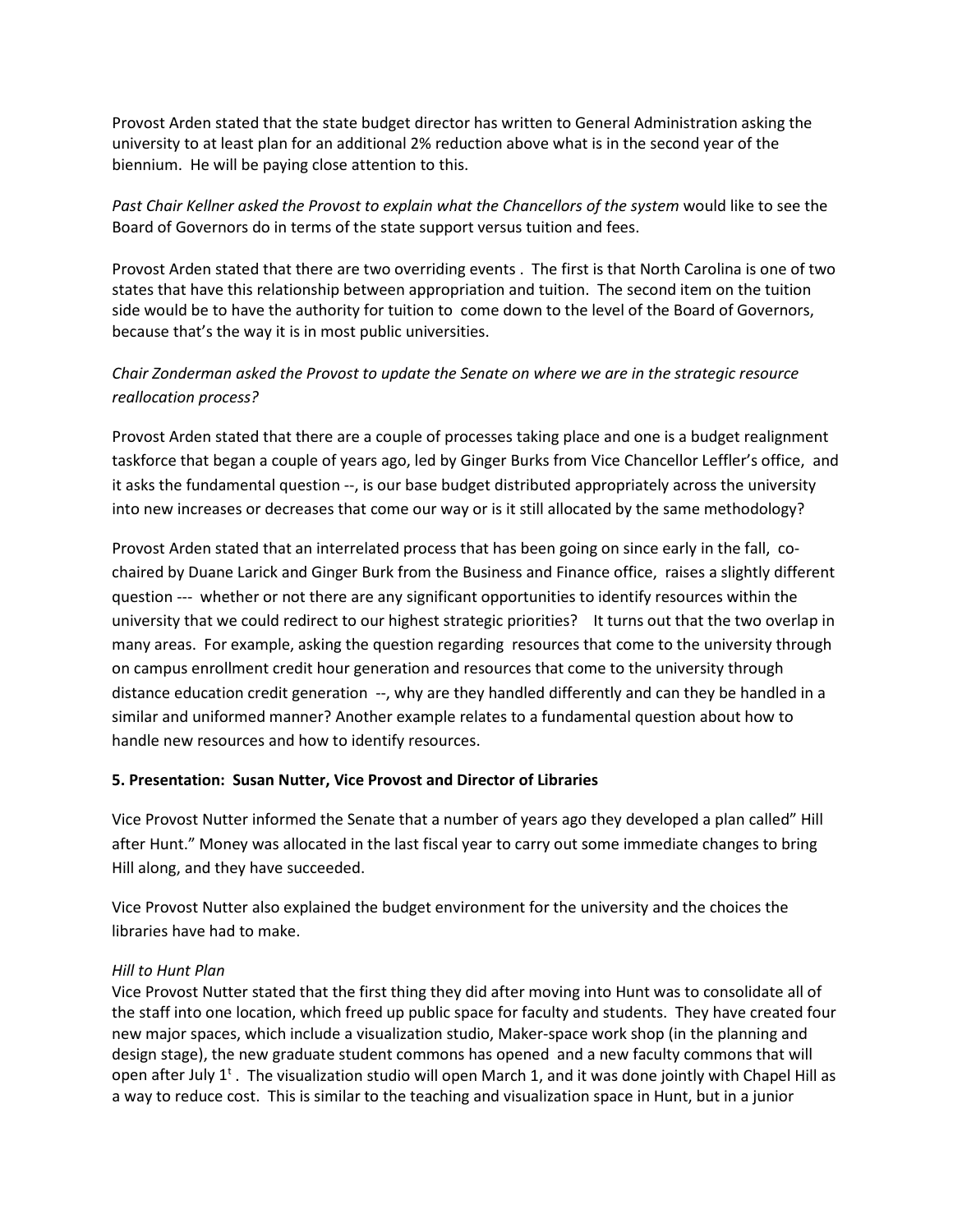capacity. It provides all of the aspects that anyone in teaching and research would use to teach and to use visualization. The studio is located on the second floor of the south tower. The space has been nicely renovated and will be supported mostly by graduate students.

Vice Provost Nutter stated that they are opening a Maker-space work shop, which is a large space that can fit a large group of people and provides the opportunity to do workshops and to have all kinds of machines and materials that they can work with. That will be housed on the first floor next to the main circulation desk. Graduate students will also be used to provide support for this area.

The graduate student commons opened at the beginning of January and it is the old Research and Information department space. This space is opened only to graduate students by card access. The space has three group study rooms, a seminar room that seats ten, and a total of seventy- four new seats in different spaces in that area.

The Faculty Commons will be on second floor of the West Wing of the library and will be accessible by card access. There will be a large space that will seat twenty- eight to forty people depending on the setup. In addition there are four, four-seat work rooms, and six seminar rooms. There is lounge seating in two open areas and there are chairs at tables in two open areas, so the total seating not including the large space is fifty-six. Coffee will also be offered for purchase on an honor system.

#### *NCSU Libraries Permanent Budget Reduction*

Vice Provost Nutter reported on the library's status with the permanent budget reductions.

The libraries took cuts this year of \$1.3 million that included twenty-seven positions being cut, of which fourteen were filled and thirteen that were vacant. The Hunt Library was opened with one half the staff that was needed. Nutter stated that trying to keep the same level of service that they have been able to offer is going to be a challenge particularly if there are further cuts.

The NCSU Libraries budget is 53% collections and 41% personnel; in the average research library this is flipped, with their money being in personnel. Nutter stated that they have understood from faculty that collections are critical, so they have tried to develop a library where the service is delivered effectively with fewer staff. She noted that the operations budget is quite small and that is a challenge.

Vice Provost Nutter reported that NC State's collections budget is thirteenth among its seventeen peers, and is really off the median. This is going to require them to talk with students about the need to close one or both of the libraries overnight and that will depend on what happens with the budget cuts.

Vice Provost Nutter stated that they are open to consider a schedule where maybe Hill will be open during the week.

In terms of collections they are going to have to do another major collections review and the University Library Committee will be guiding that.

Vice Provost Nutter stated that she thinks it is time to begin looking at some data bases because that material is coming out in other literature and they may not need to be buying them. She wants to hear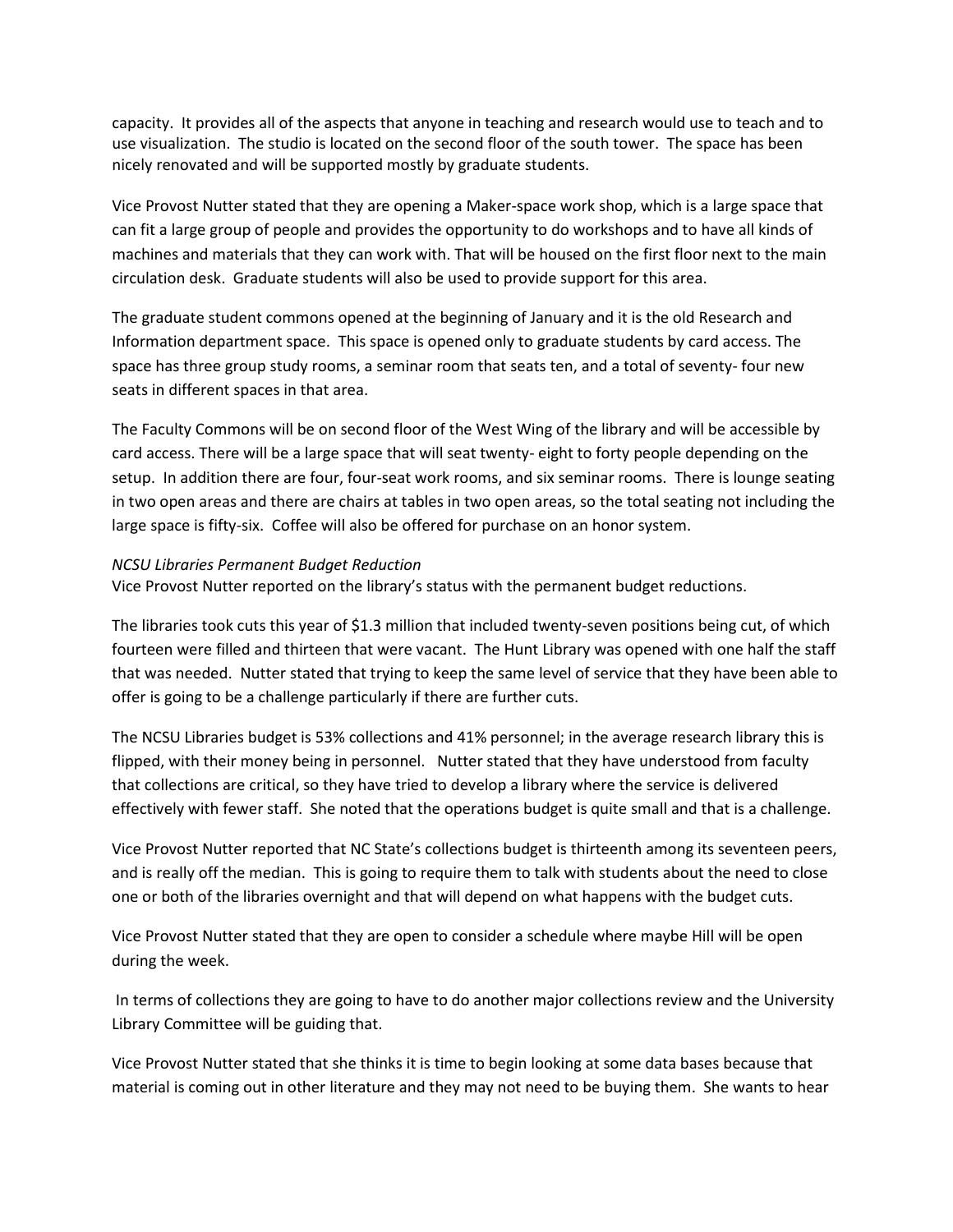from the faculty as well. The list will be sent out before the end of this semester. The faculty reps will be working within departments to come up with their list, but all of the faculty will individually get an opportunity to respond. Those are going into effect for next year.

Vice Provost Nutter stated that if they need to create money to buy new research in areas that they have not been working in, particularly with the cluster hires who are going to need different resources than they have been able to provide in the past, it is going to be a challenge and they will have to take a bigger cut than expected. The libraries will try to be creative since they have done a pretty good job in doing that in the past, but she still seeks the faculty's help and advice.

## *Questions and Comments*

*Do you receive any of the educational and technology fees?*

The response was yes.

## *How much does it cost to keep the libraries open overnight?*

Vice Provost Nutter stated that it gets complicated because you have to run three shifts. You have to run the third shift for the entire year in order to get staff who are going to stay and be serious about what they are doing, so for the two libraries the cost is approximately one half million dollars and that include two security guards in both locations.

## *What is the differential between the print versions versus the digital version of journals?*

Nutter stated that it is often easier to just get the online resources, that when you try to add the print your prices really increase.

David Goldsmith, Associate Director, Material Management stated that in many situations the cost of the electronic is based off of historical print price with inflation, so it then becomes a question of if you want the print archive you will pay anywhere from 10% up to 90% depending on the publisher who is having it in dual form. That is why you see a dramatic decrease in the amount of print editions when there are electronic versions in the libraries, but there are still some disciplines and some specific journals which are not available online yet.

# *How will the cluster hires and the new graduate and doctoral programs that are going online impact collections.*

Vice Provost Nutter stated that in terms of the cluster hires there is a lot in the area of medicine and human health that NC State doesn't have, so those are going to be purchases that they will be encouraged to apply. The problem is that Duke and Chapel Hill have them electronically but NC State can't share them unless faculty personally goes to those libraries.

## **6. Old/New Business**

*Resolution on Transfer of Tuition Waivers for Dependents of Faculty and Staff – Second Reading*